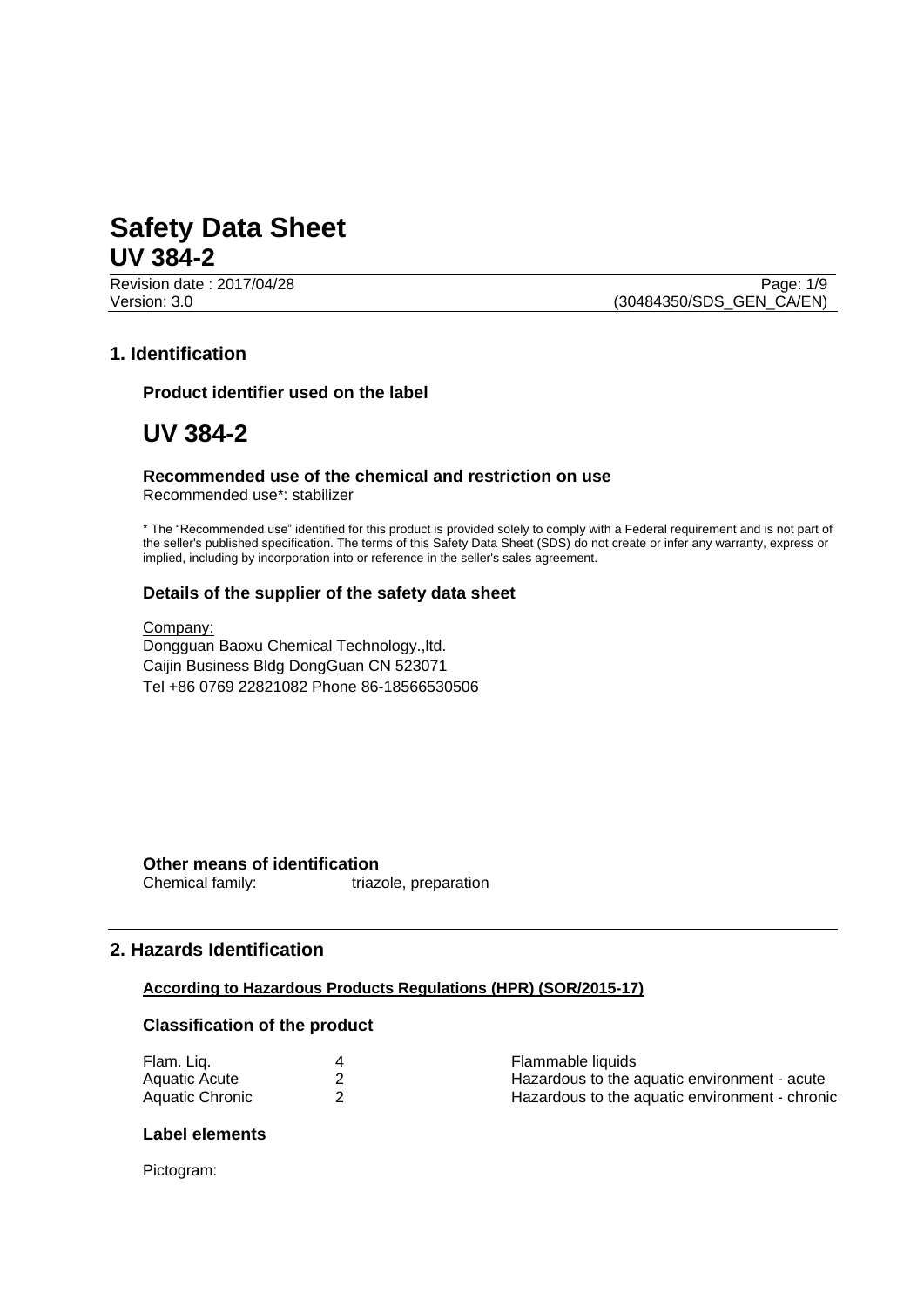Revision date : 2017/04/28 Page: 2/9

Version: 3.0 (30484350/SDS\_GEN\_CA/EN)



## **Hazards not otherwise classified**

No specific dangers known, if the regulations/notes for storage and handling are considered.

# **3. Composition / Information on Ingredients**

## **According to Hazardous Products Regulations (HPR) (SOR/2015-17)**

| <b>CAS Number</b> | Weight %          | <b>Chemical name</b>                                                                  |
|-------------------|-------------------|---------------------------------------------------------------------------------------|
| 127519-17-9       |                   | $\ge$ = 75.0 - $\lt$ = 100.0% Benzenepropanoic acid, 3-(2H-benzotriazol-2-yl)-5-(1,1- |
|                   |                   | dimethylethyl)-4-hydroxy-, C7-9-branched and linear alkyl                             |
|                   |                   | esters                                                                                |
| 108-65-6          | $>= 1.0 - 10.0\%$ | 1-methoxy-2-propylacetate                                                             |

## **4. First-Aid Measures**

### **Description of first aid measures**

#### **General advice:**

Remove contaminated clothing.

#### **If inhaled:**

If difficulties occur after vapour/aerosol has been inhaled, remove to fresh air and seek medical attention.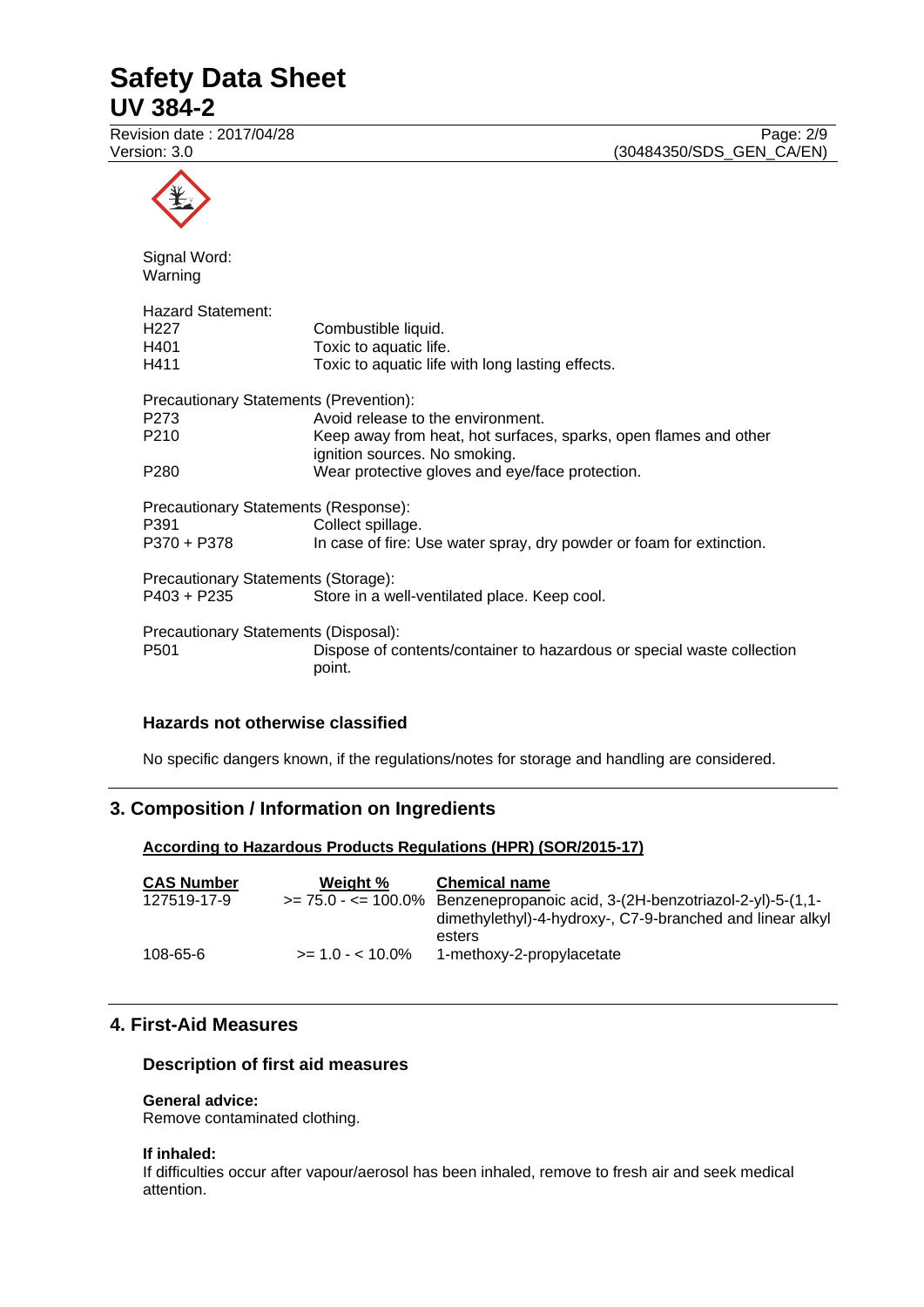Revision date : 2017/04/28 Page: 3/9

#### **If on skin:**

Wash thoroughly with soap and water. If irritation develops, seek medical attention.

#### **If in eyes:**

Wash affected eyes for at least 15 minutes under running water with eyelids held open. If irritation develops, seek medical attention.

#### **If swallowed:**

Rinse mouth and then drink plenty of water. Do not induce vomiting. Seek medical attention if necessary.

### **Most important symptoms and effects, both acute and delayed**

Symptoms: The most important known symptoms and effects are described in the labelling (see section 2) and/or in section 11., Further important symptoms and effects are so far not known.

### **Indication of any immediate medical attention and special treatment needed**

#### Note to physician

Treatment: Treat according to symptoms (decontamination, vital functions), no known specific antidote.

## **5. Fire-Fighting Measures**

#### **Extinguishing media**

Suitable extinguishing media: water spray, dry powder, foam

Unsuitable extinguishing media for safety reasons: water jet

### **Special hazards arising from the substance or mixture**

Hazards during fire-fighting: harmful vapours Evolution of fumes/fog. The substances/groups of substances mentioned can be released in case of fire.

## **Advice for fire-fighters**

Protective equipment for fire-fighting: Firefighters should be equipped with self-contained breathing apparatus and turn-out gear.

#### **Further information:**

The degree of risk is governed by the burning substance and the fire conditions. Contaminated extinguishing water must be disposed of in accordance with official regulations.

## **6. Accidental release measures**

**Personal precautions, protective equipment and emergency procedures** Use personal protective clothing.

#### **Environmental precautions**

Do not discharge into drains/surface waters/groundwater.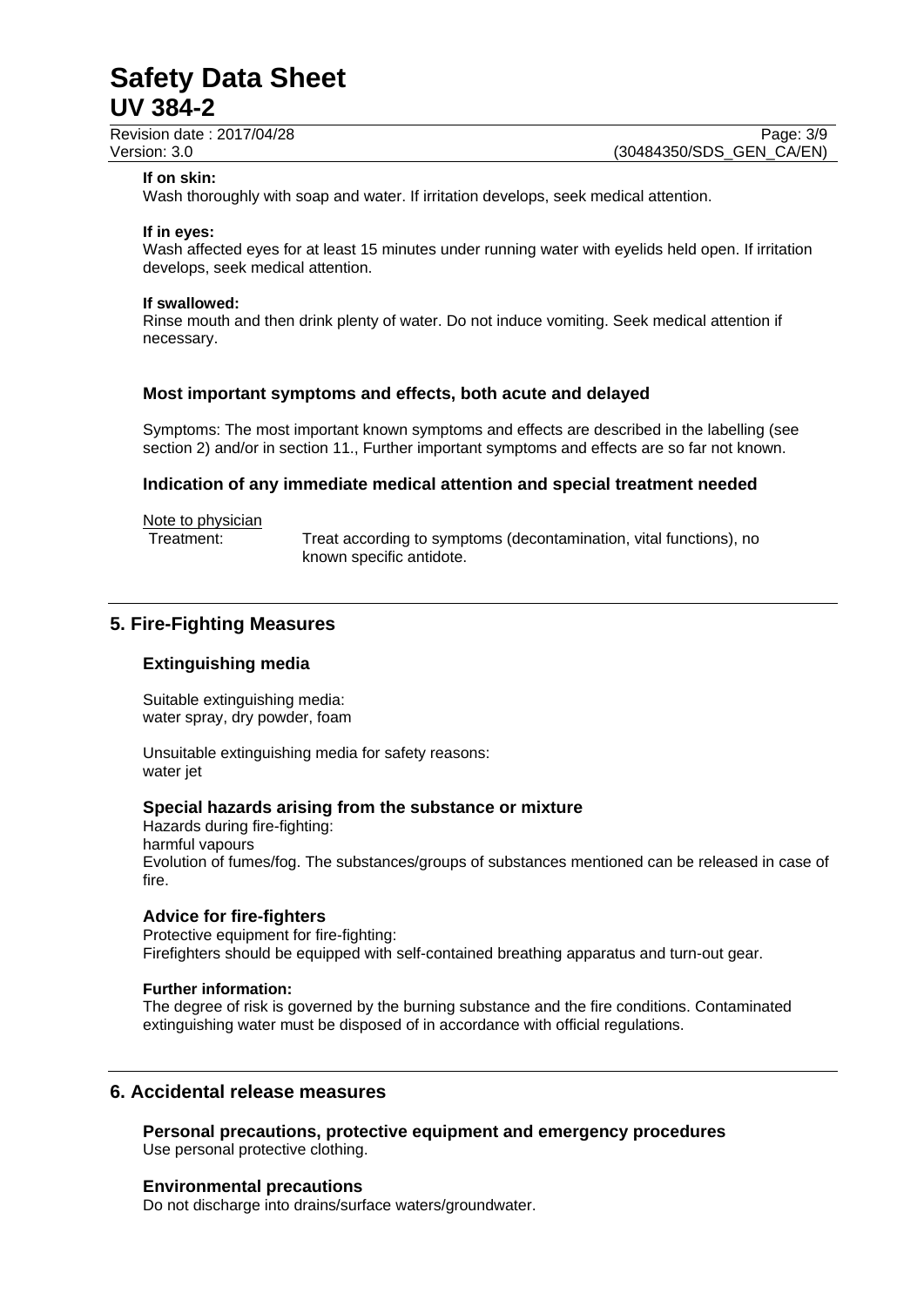Revision date : 2017/04/28 Page: 4/9

### **Methods and material for containment and cleaning up**

Spills should be contained, solidified, and placed in suitable containers for disposal.

## **7. Handling and Storage**

### **Precautions for safe handling**

Keep away from sources of ignition - No smoking.

Protection against fire and explosion: Take precautionary measures against static discharges.

# **Conditions for safe storage, including any incompatibilities**

Segregate from foods and animal feeds.

Further information on storage conditions: Keep container tightly closed and dry; store in a cool place.

# **8. Exposure Controls/Personal Protection**

No occupational exposure limits known.

#### **Advice on system design:**

Ensure adequate ventilation.

#### **Personal protective equipment**

#### **Respiratory protection:**

Wear a NIOSH-certified (or equivalent) organic vapour/particulate respirator.

#### **Hand protection:**

Chemical resistant protective gloves

## **Eye protection:**

Safety glasses with side-shields. Wear face shield if splashing hazard exists.

#### **General safety and hygiene measures:**

Wear protective clothing as necessary to minimize contact. Handle in accordance with good industrial hygiene and safety practice.

# **9. Physical and Chemical Properties**

| Form:            | viscous, liquid                      |                       |
|------------------|--------------------------------------|-----------------------|
| Odour:           | aromatic                             |                       |
| Odour threshold: | No applicable information available. |                       |
| Colour:          | vellow                               |                       |
| pH value:        | not determined                       |                       |
| Melting point:   | $<$ -29.4 °C                         | (Directive 92/69/EEC, |
|                  | Information based on the main        | (A.1)                 |
|                  | components.                          |                       |
| Boiling point:   | 146.4 °C                             |                       |
|                  | Information applies to the solvent.  |                       |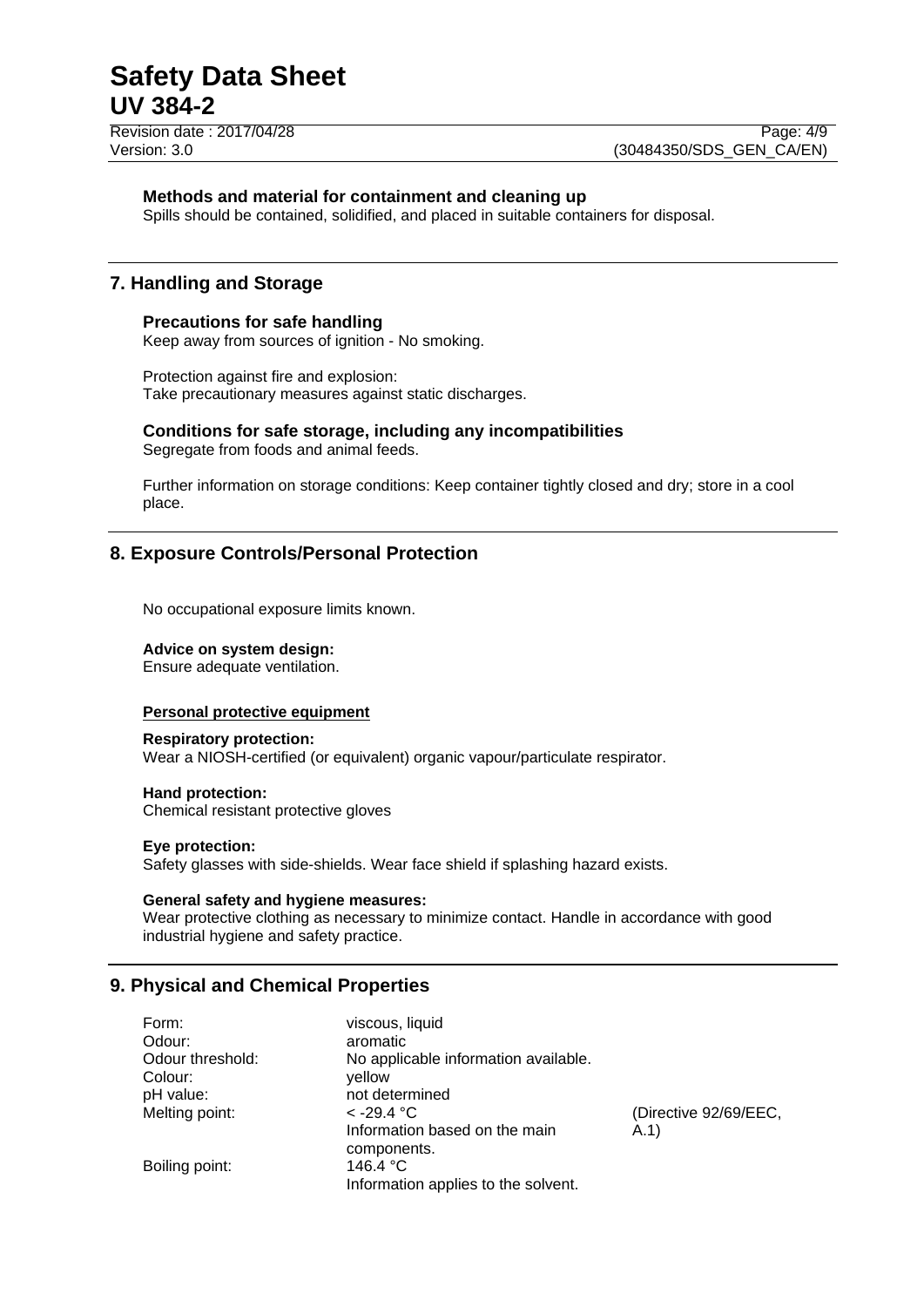| Revision date: 2017/04/28<br>Version: 3.0                                  |                                                                                                                                    | Page: 5/9<br>(30484350/SDS_GEN_CA/EN) |
|----------------------------------------------------------------------------|------------------------------------------------------------------------------------------------------------------------------------|---------------------------------------|
| Flash point:                                                               | 74.5 °C                                                                                                                            | (Directive<br>92/69/EEC, A.9)         |
| Flammability:<br>Lower explosion limit:                                    | Combustible liquid.<br>For liquids not relevant for<br>classification and labelling. The lower<br>explosion point may be 5 - 15 °C |                                       |
| Upper explosion limit:                                                     | below the flash point.<br>For liquids not relevant for<br>classification and labelling.                                            |                                       |
| Autoignition:                                                              | 360 °C                                                                                                                             |                                       |
| Vapour pressure:                                                           | Information applies to the solvent.<br>0.000003 Pa<br>(25 °C)<br>Information based on the main                                     | (Directive<br>92/69/EEC, A.4)         |
| Density:                                                                   | components.<br>1.07 g/cm3<br>(20 °C)<br>Information based on the main                                                              | (OECD Guideline<br>109)               |
| Relative density:                                                          | components.<br>approx. 1.07<br>(20 °C)                                                                                             |                                       |
| Vapour density:<br>Partitioning coefficient n-<br>octanol/water (log Pow): | not determined<br>9.2<br>$(20 - 25 °C)$<br>Information based on the main<br>components.                                            | (OECD Guideline<br>117)               |
| Self-ignition<br>temperature:                                              | 415 °C<br>Information based on the main<br>components.                                                                             | (Directive<br>92/69/EEC, A.15)        |
| Thermal decomposition:<br>Solubility in water:                             | >150 °C<br>$< 0.18$ mg/l<br>(20 °C)                                                                                                |                                       |
| Evaporation rate:                                                          | Information based on the main components.<br>not determined                                                                        |                                       |

# **10. Stability and Reactivity**

#### **Reactivity**

No hazardous reactions if stored and handled as prescribed/indicated.

Oxidizing properties: not fire-propagating

### **Chemical stability**

The product is stable if stored and handled as prescribed/indicated.

### **Possibility of hazardous reactions**

No hazardous reactions when stored and handled according to instructions. The product is chemically stable.

#### **Conditions to avoid**

Avoid electro-static discharge. Avoid sources of ignition.

#### **Incompatible materials**

strong acids, strong bases, strong oxidizing agents

### **Hazardous decomposition products**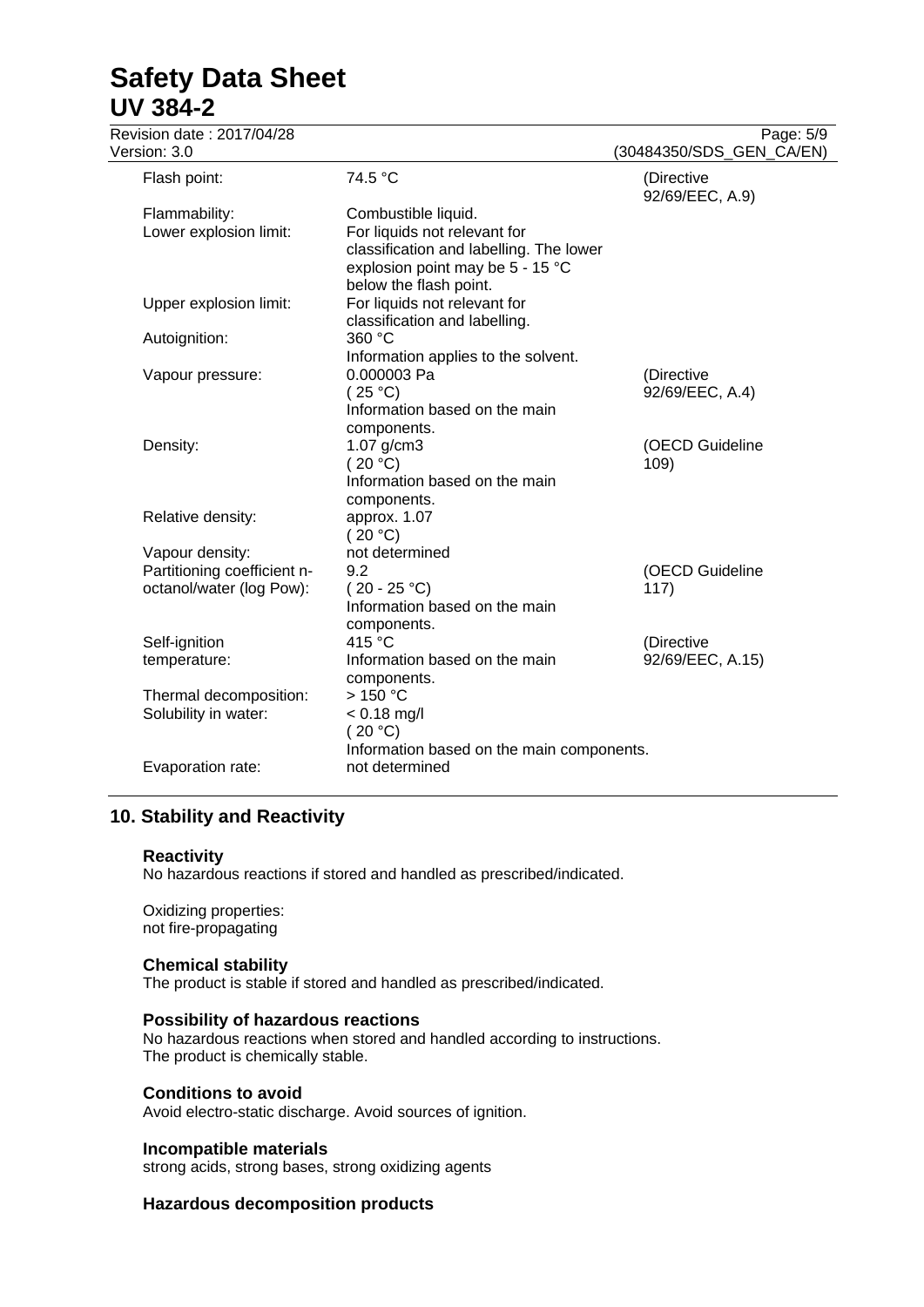Decomposition products:

Hazardous decomposition products: No hazardous decomposition products if stored and handled as prescribed/indicated.

Thermal decomposition:  $> 150 °C$ 

# **11. Toxicological information**

### **Primary routes of exposure**

Routes of entry for solids and liquids are ingestion and inhalation, but may include eye or skin contact. Routes of entry for gases include inhalation and eye contact. Skin contact may be a route of entry for liquefied gases.

## **Acute Toxicity/Effects**

#### Acute toxicity

Assessment of acute toxicity: In animal studies the substance is virtually nontoxic after a single ingestion. In animal studies the substance is virtually nontoxic after a single skin contact. The product has not been tested. The statement has been derived from the properties of the individual components.

Oral Type of value: LD50 Species: rat Value: > 2,000 mg/kg (OECD Guideline 401) The data on toxicology refer to the active ingredient.

Inhalation Type of value: LC50 Species: rat Exposure time: 4 h not determined

Dermal Type of value: LD50 Species: rat Value: > 2,000 mg/kg (OECD Guideline 402) The data on toxicology refer to the active ingredient.

#### Irritation / corrosion

Assessment of irritating effects: Not irritating to eyes and skin. The product has not been tested. The statement has been derived from the properties of the individual components.

Skin Species: rabbit Result: non-irritant Method: OECD Guideline 404 The data on toxicology refer to the active ingredient.

Eye Species: rabbit Result: non-irritant Method: OECD Guideline 405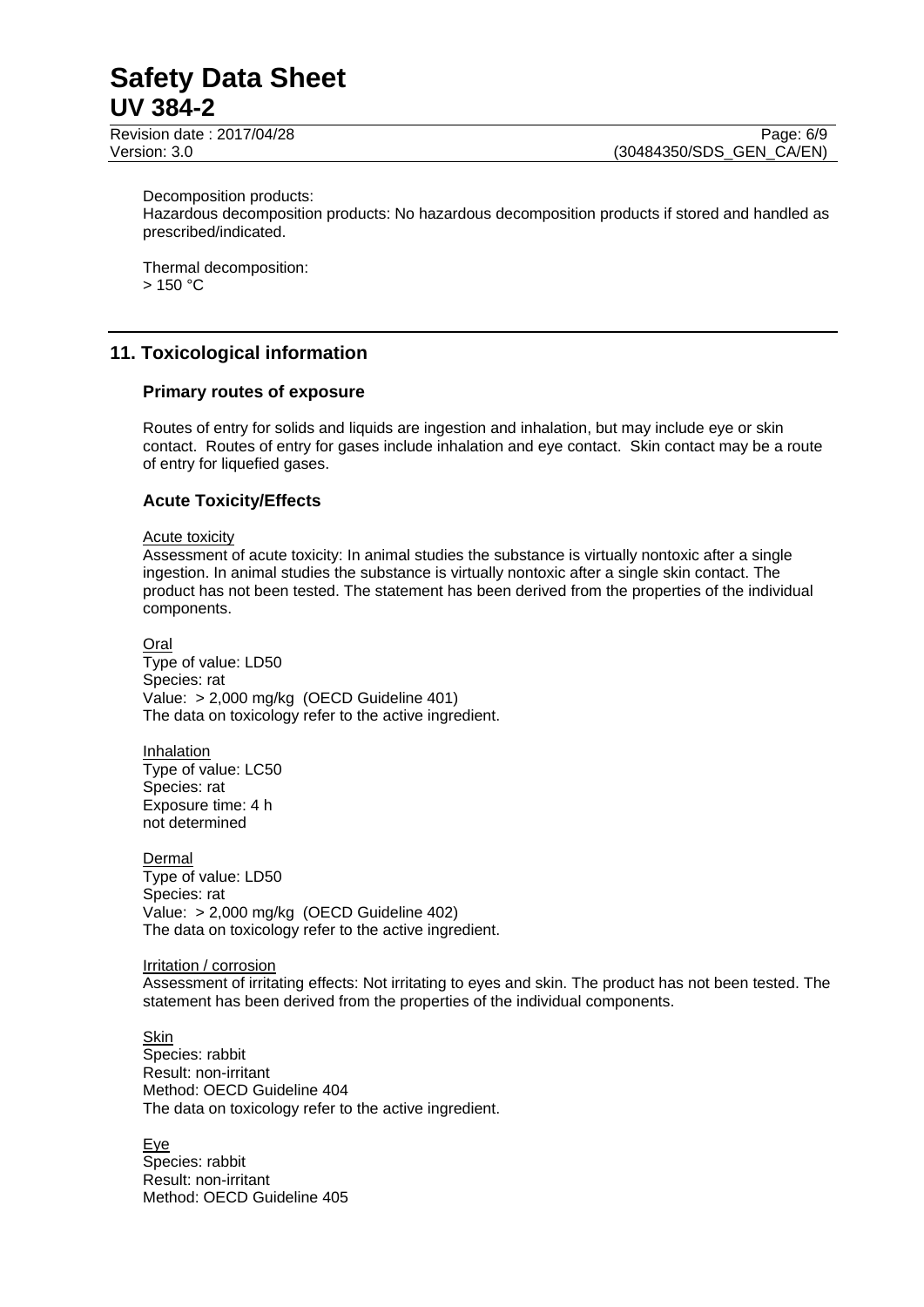Revision date : 2017/04/28 Page: 7/9

The data on toxicology refer to the active ingredient.

#### **Sensitization**

Assessment of sensitization: No sensitizing effect. The product has not been tested. The statement has been derived from the properties of the individual components.

#### Aspiration Hazard

No aspiration hazard expected.

## **Chronic Toxicity/Effects**

#### Repeated dose toxicity

Assessment of repeated dose toxicity: Repeated exposure to high doses of the substance causes reversible liver changes in rodents. According to present knowledge, these effects do not occur in man. The data on toxicology refer to the active ingredient.

#### Genetic toxicity

Assessment of mutagenicity: In the majority of tests performed (bacteria/microorganisms/cell cultures) a mutagenic effect was not found. A mutagenic effect was also not observed in in-vivo assays. The product has not been tested. The statement has been derived from the properties of the individual components.

#### **Carcinogenicity**

Assessment of carcinogenicity: None of the components in this product at concentrations greater than 0.1% are listed by IARC; NTP, OSHA or ACGIH as a carcinogen.

#### Reproductive toxicity

Assessment of reproduction toxicity: No data available.

#### **Teratogenicity**

Assessment of teratogenicity: No data available.

## **Symptoms of Exposure**

The most important known symptoms and effects are described in the labelling (see section 2) and/or in section 11., Further important symptoms and effects are so far not known.

# **12. Ecological Information**

## **Toxicity**

Aquatic toxicity Assessment of aquatic toxicity: Acutely toxic for aquatic organisms. The product has not been tested. The statement has been derived from the properties of the individual components.

Toxicity to fish LC50 (96 h) > 9.9 mg/l, Brachydanio rerio (OECD Guideline 203) The ecological data given are those of the active ingredient.

Aquatic invertebrates EC50 (48 h) 3.2 mg/l, Daphnia magna (OECD Guideline 202, part 1) The ecological data given are those of the active ingredient.

Aquatic plants EC50 (72 h) > 2 mg/l, Scenedesmus sp. (OECD Guideline 201)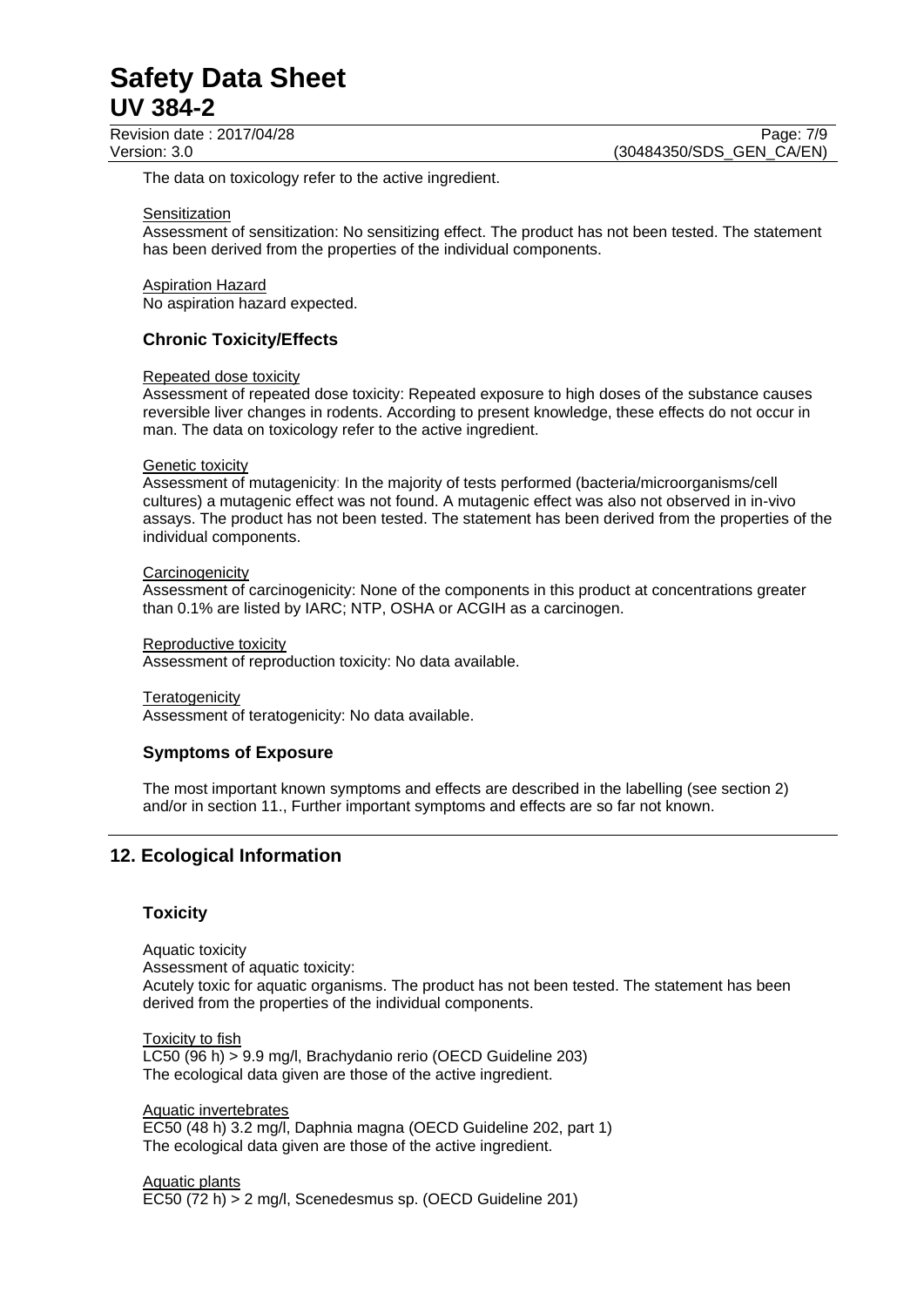Revision date : 2017/04/28 Page: 8/9 Version: 3.0 (30484350/SDS\_GEN\_CA/EN)

The ecological data given are those of the active ingredient. Tested above maximum solubility. No toxic effects occur within the range of solubility. No effects at the highest test concentration.

Chronic toxicity to fish No data available.

Chronic toxicity to aquatic invertebrates No data available.

## **Microorganisms/Effect on activated sludge**

Toxicity to microorganisms OECD Guideline 209 activated sludge/EC50 (3 h): > 100 mg/l The ecological data given are those of the active ingredient.

#### **Persistence and degradability**

Assessment biodegradation and elimination (H2O) Not readily biodegradable (by OECD criteria). The product has not been tested. The statement has been derived from the properties of the individual components.

### **Mobility in soil**

Assessment transport between environmental compartments No data available.

### **Additional information**

Add. remarks environm. fate & pathway: Treatment in biological waste water treatment plants has to be performed according to local and administrative regulations.

Other ecotoxicological advice: Do not discharge product into the environment without control.

## **13. Disposal considerations**

#### **Waste disposal of substance:**

Dispose of in accordance with national, state and local regulations. Do not discharge into drains/surface waters/groundwater.

#### **Container disposal:**

Recommend crushing, puncturing or other means to prevent unauthorized use of used containers. Dispose of in accordance with national, state and local regulations.

# **14. Transport Information**

**Land transport** TDG

Not classified as a dangerous good under transport regulations

**Sea transport** IMDG